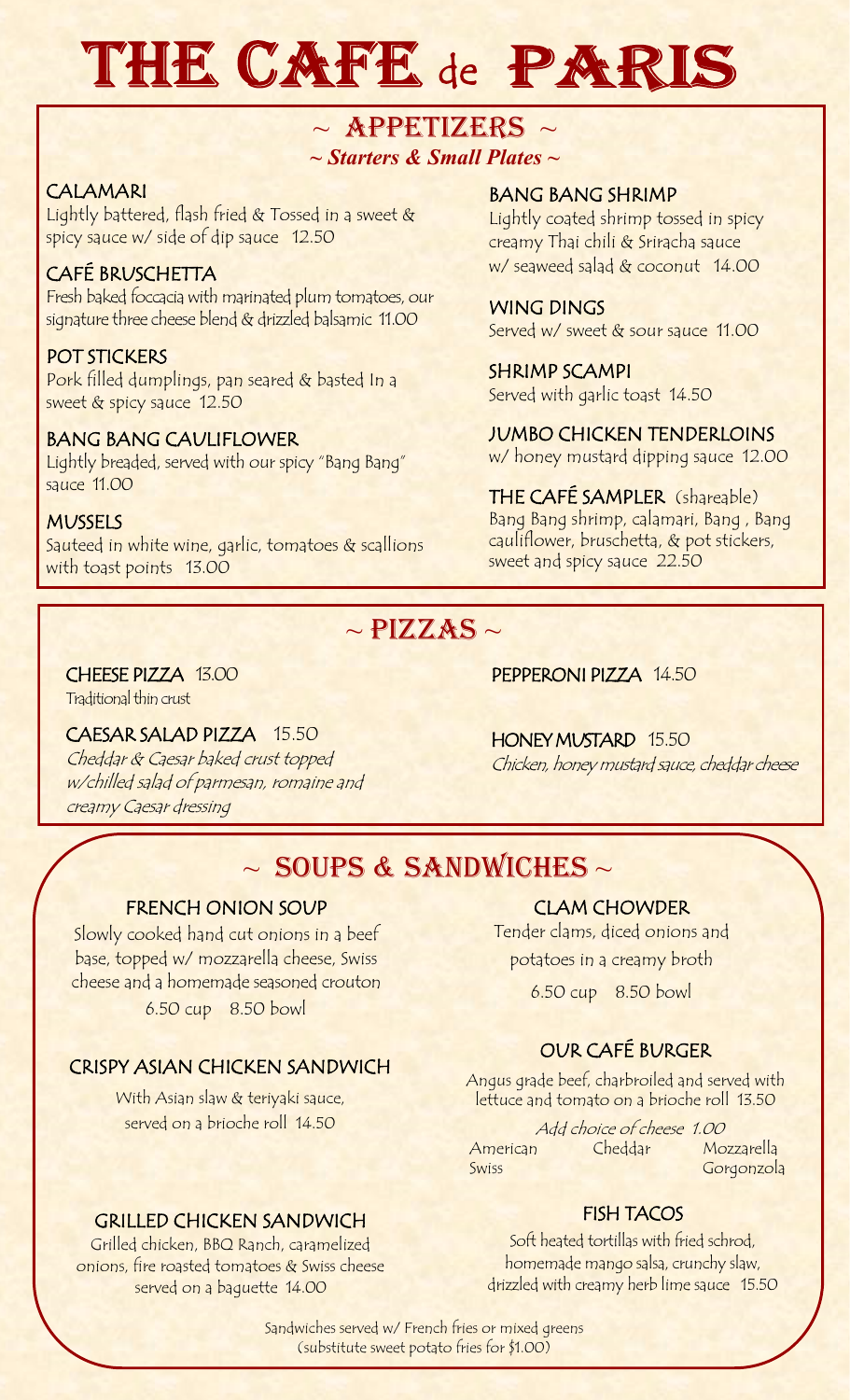## $\sim$  MAIN ENTREES  $\sim$

#### HADDOCK PARISIENNE

Broiled with white wine, lemon and seasoned homemade Parisienne crumbs 21.00

#### BAKED STUFFED HADDOCK

topped w/ crabmeat based homemade Ritz & sherry crumbs 22.00

#### CEDAR PLANK SALMON

Signature item, topped with an orange ginger glaze 22.50

#### TENDERLOIN STEAK TIPS

Grilled in our house marinade 25.50

#### FISH'N CHIPS

Battered schrod, fried served w/ French fries & coleslaw 19.50

#### PETIT FILET

7 ounce tenderloin steak, grilled and served w/ béarnaise sauce 29.00

*Above main entrees served w/ vegetable of the day & your choice of : penne marinara, potato of the day or rice of day*

## $\sim$  PASTAS  $\sim$

#### CHICKEN MARSALA

Chicken breasts sautéed in mushrooms, garlic, shallots & Marsala wine over linguini 19.50

#### CHICKEN PARMESAN

Breaded in Italian breadcrumbs, pan fried, topped w/ mozzarella & marinara, served over linguini 18.50

#### SHRIMP SCAMPI

Sautéed in garlic, scallions, wine, herbs, lemon butter & diced tomatoes w/garlic toasts over linguini 21.50

#### PENNE, CHICKEN & BROCCOLI

Fire roasted chicken, broccoli & penne pasta tossed w/either an Alfredo or lemon wine sauce 18.00

*Add a house salad for 4.00 or small Caesar salad for 5.00* 

#### $\sim$  ENTREE SALADS  $\sim$

*(Please specify if you want your dressing on the side)* 

#### CAESAR SALAD

Romaine, homemade croutons, Parmesan, creamy Caesar dressing 12.00

#### CHOPPED SALAD

Romaine, chopped bell peppers, tomatoes, Portabella mushrooms, red onions, toasted almonds, cheddar & gorgonzola cheeses, tortilla strips and bacon tossed with BBQ Ranch sauce 13.50

#### WEDGE SALAD

Iceberg wedge, hot crisp apple wood bacon pieces, diced tomatoes, creamy bleu cheese dressing, scallions, crumbled gorgonzola and a touch of balsamic glaze 13.50

#### SALAD SIDEKICKS ~ ADDITIONAL TOPPINGS

 GRILLED CHICKEN 5.00 GRILLED SALMON 9.00 GRILLED SHRIMP 8.00 MARINATED GRILLED BEEF TIPS 11.00